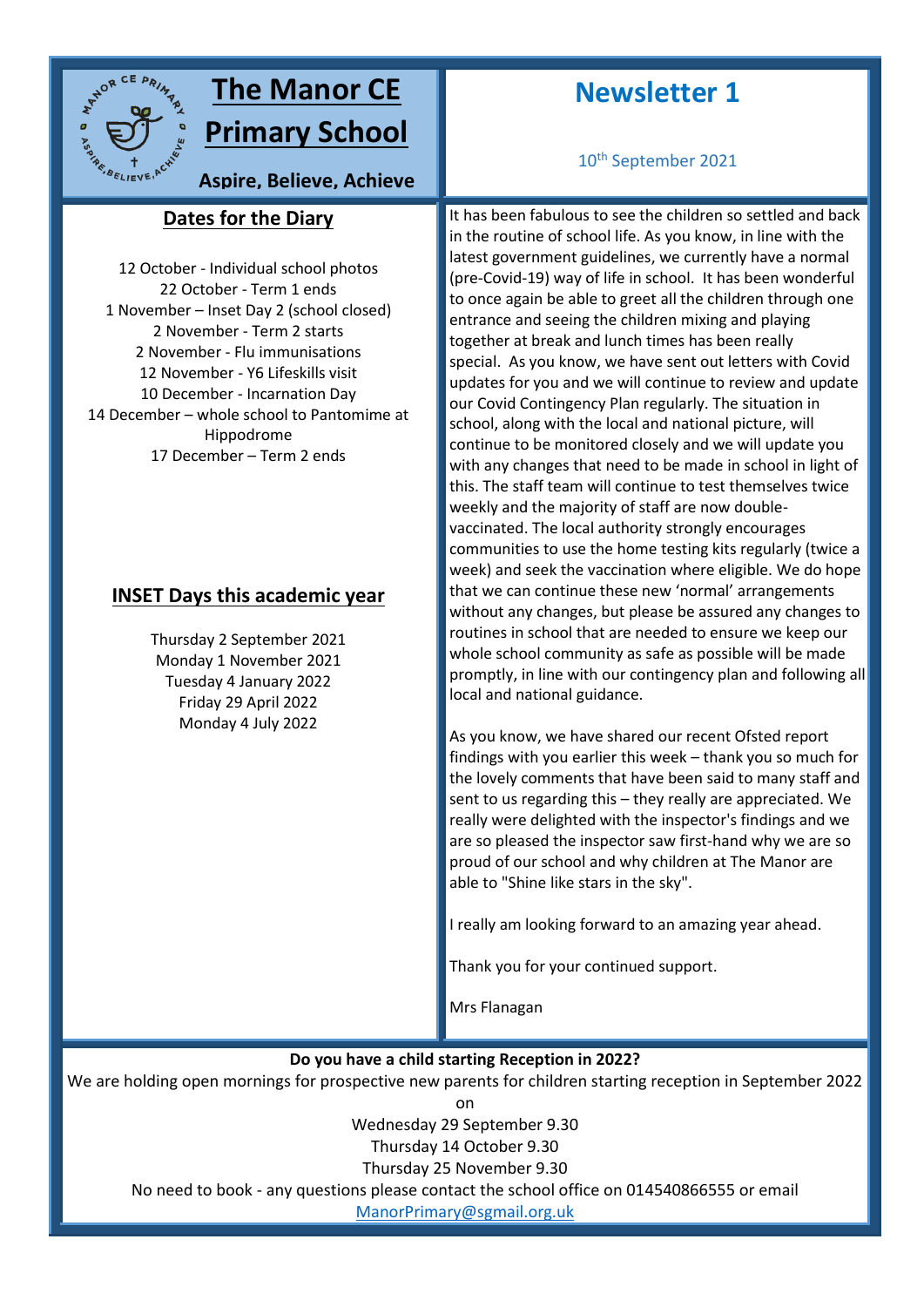| When should my<br>child self-isolate<br>or miss school? | <b>NO</b>  | All children MUST attend school unless they are ill or have tested positive for<br>$\bullet$<br>Covid.<br>From 16 <sup>th</sup> August 2021, children under 18 (or double-vaccinated adults) do not<br>$\bullet$<br>need to self-isolate or miss school if a member of their household or a contact, has<br>Covid.<br>Instead, they will need to book a PCR test but can continue coming to school so<br>$\bullet$<br>long as they have no symptoms whilst they await the result of the test. |
|---------------------------------------------------------|------------|-----------------------------------------------------------------------------------------------------------------------------------------------------------------------------------------------------------------------------------------------------------------------------------------------------------------------------------------------------------------------------------------------------------------------------------------------------------------------------------------------|
|                                                         | <b>YES</b> | If your child develops Covid symptoms at home, they should stay at home and<br>should book a PCR test), NOT a Lateral Flow test.<br>If your child develops Covid symptoms at school, they will be sent home and you<br>should book them a PCR test.<br>If your child tests positive for Covid, they will need to self-isolate. The rest of the<br>household does not need to self-isolate if they are under 18 or fully vaccinated -<br>but instead should book a PCR test.                   |
|                                                         |            |                                                                                                                                                                                                                                                                                                                                                                                                                                                                                               |



### **Attendance**

As a school we set high targets for our children's attendance as we know that regular consistent attendance makes a huge difference to learning:

If children are not in school they miss key parts of their learning.

Our current target for all children is 97% - thank you for supporting us with this.

Reminders

- Our school gates are open at 8:40am, where a member of staff will welcome pupils into school. Gates close at 8:50am (if you arrive after this time you will need to enter through the main school entrance).
- If a child is unwell, a telephone call message should be left on 01454 866555 before 9am on the first day of absence stating the reason the child can-not attend.
- We operate an everyday call system and if a reason for absence has not been communicated to the school office by 9:30 a.m. a call/text to the parent or carer will be made. Every day calling is an effective measure that helps ensure children are safe.
- We are unable to authorise any holiday in term time.

#### NEW STAFF

We are delighted to welcome Mrs L Claridge, who will working in our Year 6 class providing 1-1 support; Mrs H Clifford who is working in our Year 5 class providing 1-1 support and Miss Kirsty Brocklebank who has joined our team of lunch break supervisors and is also working in our after-school club. We hope they all really enjoy their time working with us at The Manor.

#### NAME LABELS

Please do ensure that you have labelled all of your children's jumpers, shirts etc. It is very important that this is done as it is very difficult to return any lost property that is not labelled. Thank you

#### AUSTRALIA CLASS

Wow! What a great first week in Year 1. I am so proud of our little learners. We have had a brilliant week - the children have been showing me all of their writing, reading, and counting skills throughout the week and I am so impressed by how amazing they all are. We started this week with the children drawing fantastic Henry VIII portraits and learning all about him and his reign. Next week, we are looking at Henry VIII's relationship with the church. Please can all children bring a book bag or backpack in daily so that they can carry things home easily. I will be reading with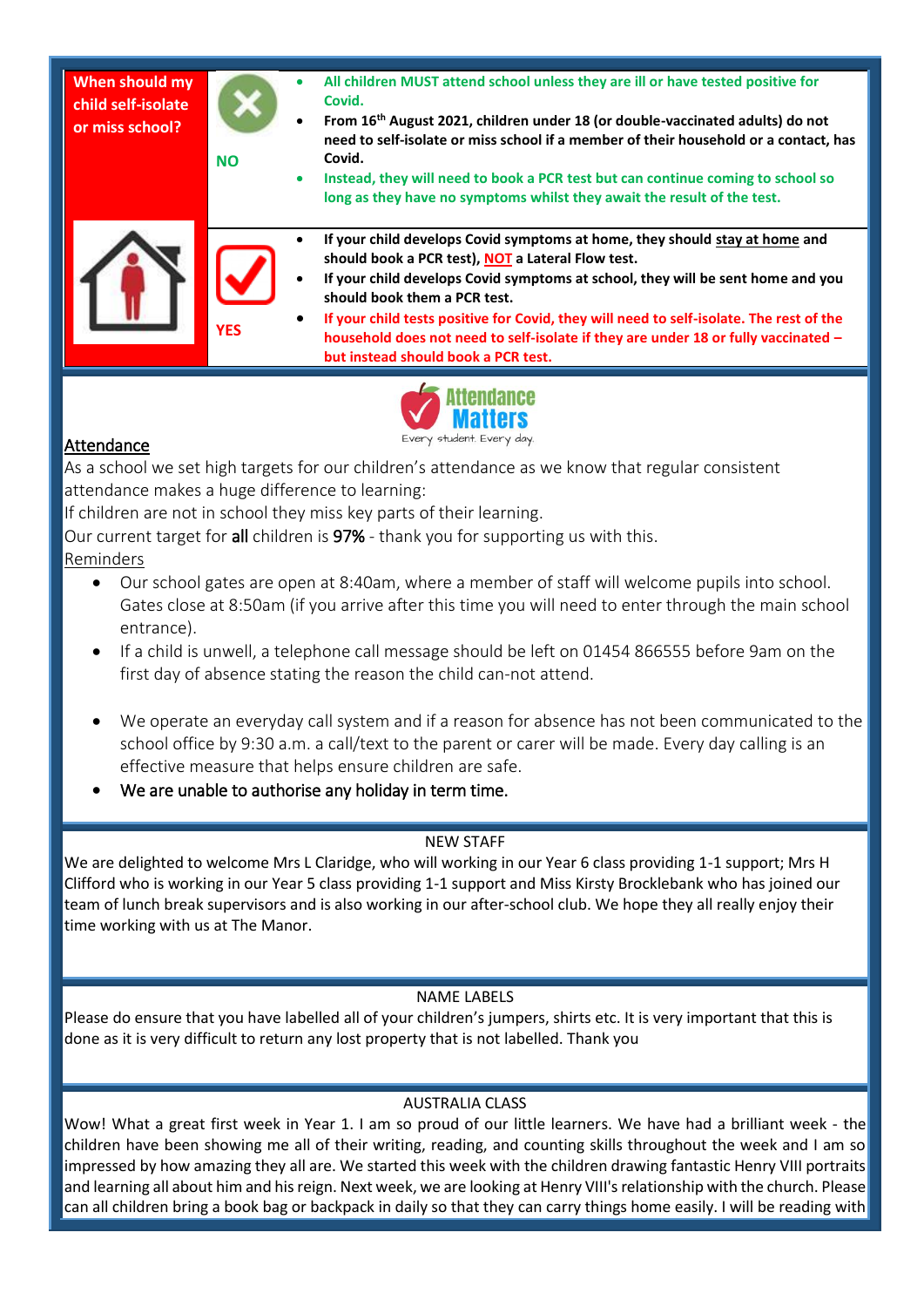children and checking reading records on Thursdays so please ensure your child has their books and reading record on this day so that I can see them all. I cannot wait for another fantastic week next week  $\odot$ 

#### ANTARTICA CLASS

Antarctica Class have welcomed their new Reception pupils this week and the teachers have been so impressed with the way the children have settled into school life so quickly. They have made new friends, learnt new routines and rules and have discovered all the different areas of the classroom and outdoor learning environment. We have seen them share, help others and generally be really kind to each other. We are so excited about the year ahead of them.

#### EUROPE CLASS

Year 3 have had a wonderful week! They enjoyed their Bang Day on Wednesday, finding out about the Ancient Egyptians as part of their topic this term. Their costumes were amazing! They have also been busy working on place value in maths, using manipulatives and resources to support their understanding of hundreds, tens and ones. In English, we have been sentence stacking using the text Star in the Jar. We kicked off the week by exploring what stars are and all of the children have been working incredibly hard on their writing. Well done Europe class – we are very proud of you all.

#### SOUTH AMERICA

What a week Year 6 have had! I am so proud of how they have tackled their learning but also shown what a good role model should be. We have begun our topic 'We'll Meet Again' and found out about the events leading up to WW1. In maths, we have looked at numbers up to 10,000,000 and consolidated our knowledge of decimals. A great start to the year!

#### ASIA CLASS

Y4 have settled in so well to the new school year! We have already shown what amazing writers we can be by immersing ourselves into our Aladdin writing unit. We thoroughly enjoyed our Egyptian BANG! day (some truly amazing costumes were worn) and are excited to see the results of our apple mummification experiment. We will keep you posted on that too...

#### NORTH AMERICA CLASS

What a fabulous first week we have had in Year 5! Everyone has come into school with a fantastic attitude and a huge smile. We all enjoyed our first swimming session and beginning to learn about World War Two in our topic - We'll meet again. We have talked lots about books and the joy (and importance) of reading and have already started recommending books to one another. Well done North America Class.

#### AFRICA CLASS

We have had a great start to Term 1 in Year 2! We have begun our exciting writing all about a terrifying dragon in English and have come up with some interesting adjectives to describe him. Our topic learning has been fascinating as we have started learning about Henry VIII and the tale of each of his wives. We have particularly enjoyed learning the Horrible Histories song 'The Wives of Henry VIII: Divorced Beheaded and Died Song'.